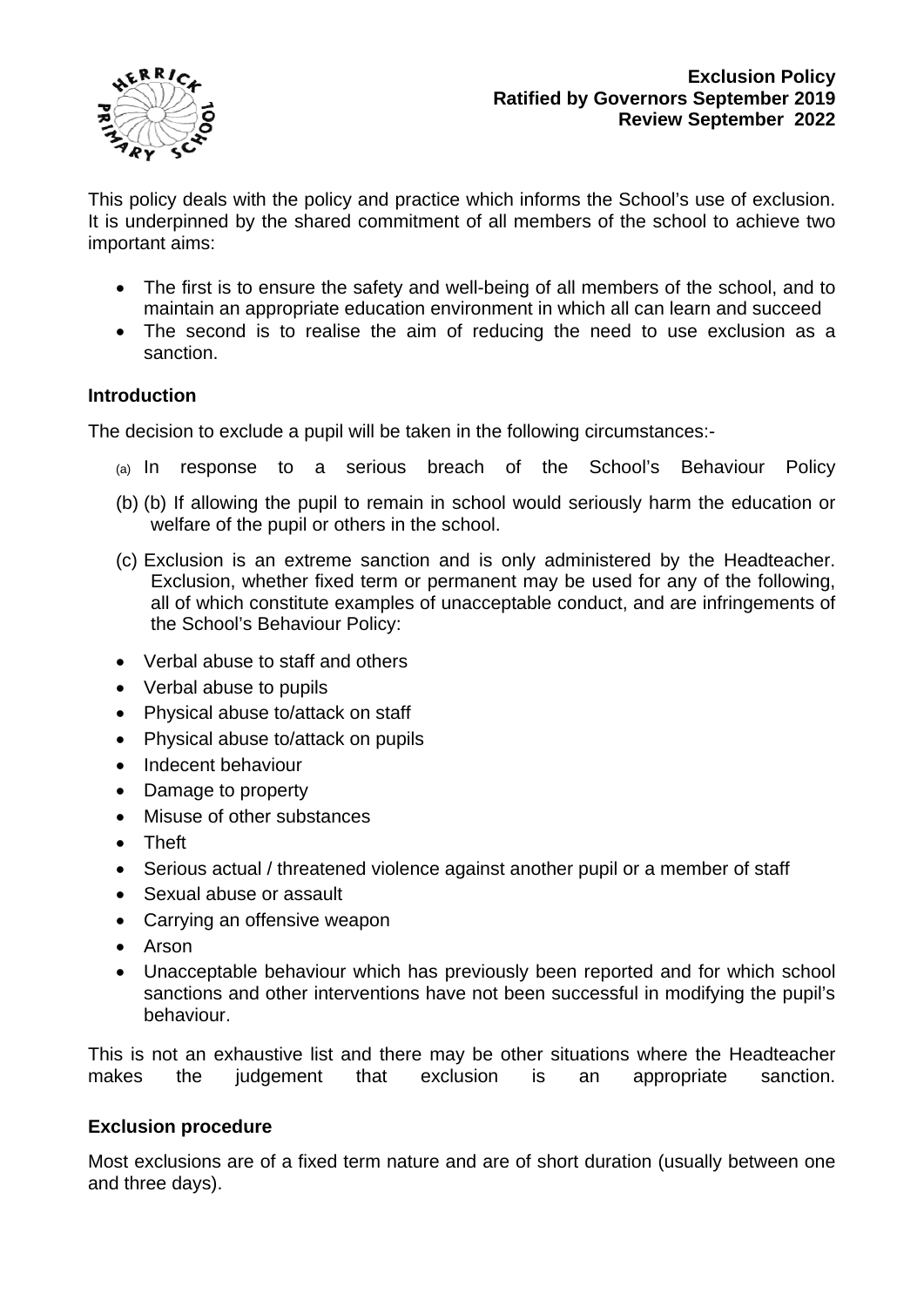The DfES regulations allow the Headteacher to exclude a pupil for one or more fixed periods not exceeding 45 school days in any one school year. The Governors have established arrangements to review promptly all permanent exclusions from the School and all fixed term exclusions that would lead to a pupil being excluded for over 15 days in a school term or missing a public examination.

The Governors have established arrangements to review fixed term exclusions which would lead to a pupil being excluded for over five days but not over 15 days in a school term where a parent has expressed a wish to make representations.

Following exclusion parents are contacted immediately where possible. A letter will be sent by post giving details of the exclusion and the date the exclusion ends. Parents have a right to make representations to the Governing Body and the LEA as directed in the letter.

A return to school meeting will be held following the expiry of the fixed term exclusion and this will involve a member of the Senior Management Team and other staff where appropriate.

If the fixed term exclusion is greater than five days or an accumulation of exclusions exceed five days, a Pastoral Support Plan will be drawn up. This needs to be agreed with the school, pupil and parents.

During the course of a fixed term exclusion where the pupil is to be at home, parents are advised that the pupil is not allowed on the school premises, and that daytime supervision is their responsibility as parents/guardians.

## **Permanent Exclusion**

The decision to exclude a pupil permanently is a serious one. There are two main types of situation in which permanent exclusion may be considered:

- 1. The first is a final, formal step in a concerted process for dealing with disciplinary offences following the use of a wide range of other strategies, which have been used without success. It is an acknowledgement all available strategies have been exhausted and is used as a last resort. This would include persistent and defiant misbehaviour including bullying (which would include racist or homophobic bullying) or repeated possession and/or use of an illegal drug on school premises.
- 2. The second is where there are exceptional circumstances and it is not appropriate to implement other strategies and where it could be appropriate to permanently exclude a pupil for a first or 'one off' offence. These might include:
- Serious actual / threatened violence against another pupil or a member of staff
- Sexual abuse or assault
- Vandalism
- Carrying an Offensive Weapon (Offensive weapons are defined in the Prevention of Crime Act 193 as "any article made or adapted for causing injury to the person; or intended by the person having it with him for such use by him".
- Arson
- The school will consider police involvement for any of the above offences. These instances are not exhaustive but indicate the severity of such offences and the fact that such behaviour seriously affects the discipline and well being of the school.